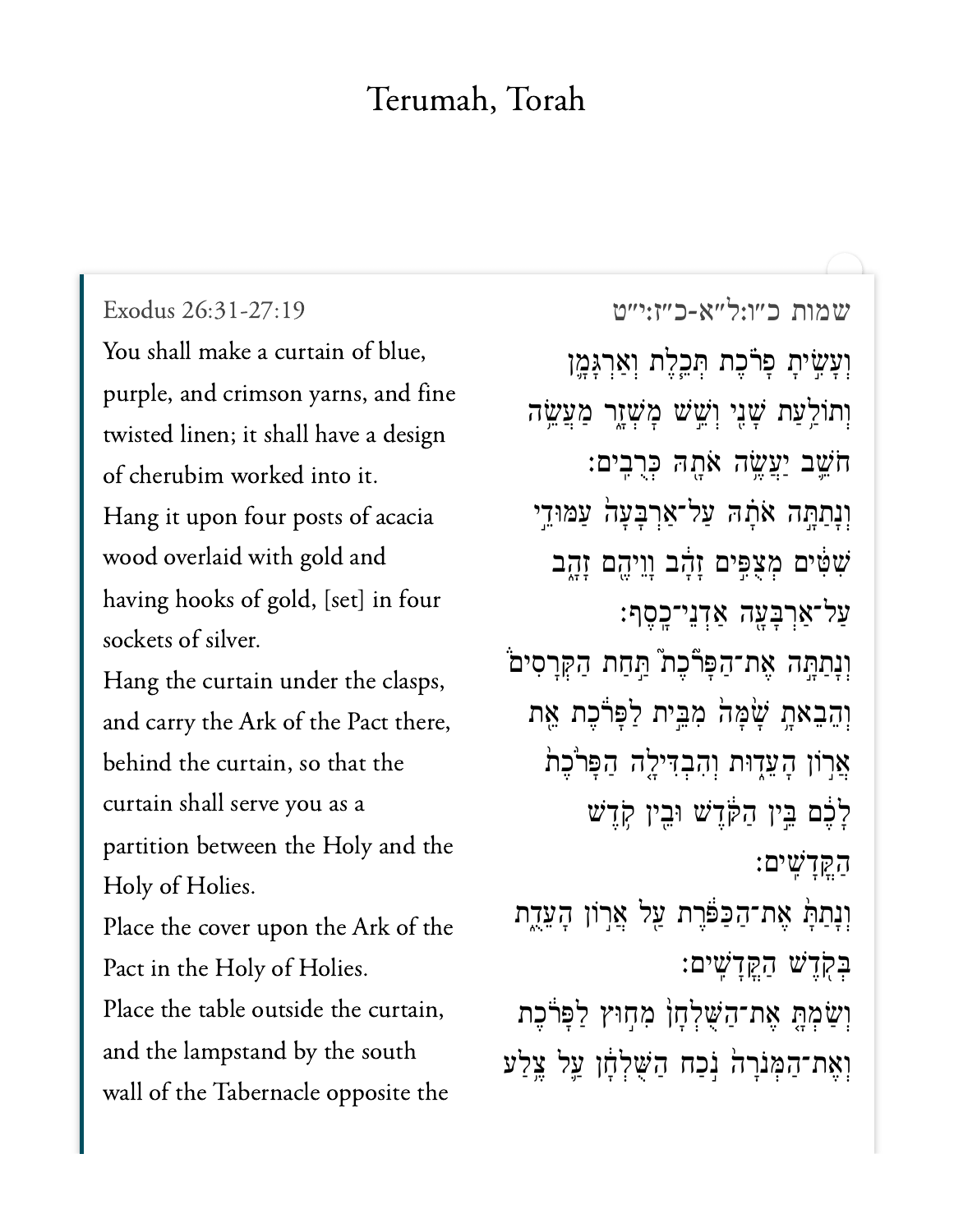table, which is to be placed by the north wall.

You shall make a screen for the entrance of the Tent, of blue, purple, and crimson yarns, and fine twisted linen, done in embroidery. Make five posts of acacia wood for the screen and overlay them with gold—their hooks being of gold and cast for them five sockets of copper.

You shall make the altar of acacia wood, five cubits long and five cubits wide—the altar is to be square—and three cubits high. Make its horns on the four corners, the horns to be of one piece with it; and overlay it with copper. Make the pails for removing its ashes, as well as its scrapers, basins, flesh hooks, and fire pans—make all its utensils of copper. Make for it a grating of meshwork in copper; and on the mesh make four copper rings at its four corners.

הַמְּשָׁכֶן הֵימֶנָה וְהַשְׁלְחָו תִּחֵן ַעַל־צֵלַע צַפוֹן: וְעָשִׂיתָ מָסָךְ לְפֵתַח הָאֶהֶל תְּכֵלֶת וְאַרְגָּמֶן וְתוֹלֵעַת שָׁנִי וְשֵׁשׁ מְּשָׁזֶר ַמֲעֵׂ֖שה ֹרֵֽקם׃ וְעָּשִׂיתָ לַמְּסָ֫ךְ חֲמִשָּׁה עַמּוּדֵי ֿשִׁשִּׂים וְצִפִּיתָ אֹתָם זָהָד וְוֵיהֶם ָזָ֑הב ְוָיַצְקָּ֣ת ָלֶ֔הם ֲחִמָּׁ֖שה ַאְדֵ֥ני  ${S}$ נְחֹ ${\mathcal{Y}}$ ת: {ס וְעָשִׂיתָ אֶת־הַמְּזָּבֵחַ עֲצֵי שִׁטִֵּים ָחֵמׁ֩ש ַאּ֨מֹות ֹ֜אֶרְך ְוָחֵ֧מׁש ַאּ֣מֹות ֹ֗רַחב ָר֤בּוַע ִיְהֶי֙ה ַהִּמְזֵּ֔בַח ְוָׁשֹ֥לׁש ַאּ֖מֹות ֹקָמֽתֹו׃ וְעָ*ֹ*שִׂיתָ קַרְנֹתָ֫יו עַל אַרִבִּע פִּנֹּתִ֫יו ִמֶּ֖מּנּו ִּתְהֶ֣ייָן ַקְרֹנָ֑תיו ְוִצִּפיָ֥ת ֹא֖תֹו ְנֹֽחֶׁשת׃ וְעָ*ּשִׂיִּתָ סִּירֹתָיוֹ לְדַ*ּשְׁנֹו וְיָעָיוֹ ּוִמְזְרֹקָ֔תיו ּוִמְזְלֹגָ֖תיו ּוַמְחֹּתָ֑תיו ְלׇכל־ֵּכָ֖ליו ַּתֲעֶׂ֥שה ְנֹֽחֶׁשת׃ וְעָ*ׁשִׂ*ּיתָ לֹוֹ מְכִבְּ֫ר מַעֲשֶׂה רֵשָׁת **ּנְחָׂשֶׁת וְעַשִׂיֹת עַל־הָרֶשֶׁת אַרְבַּע**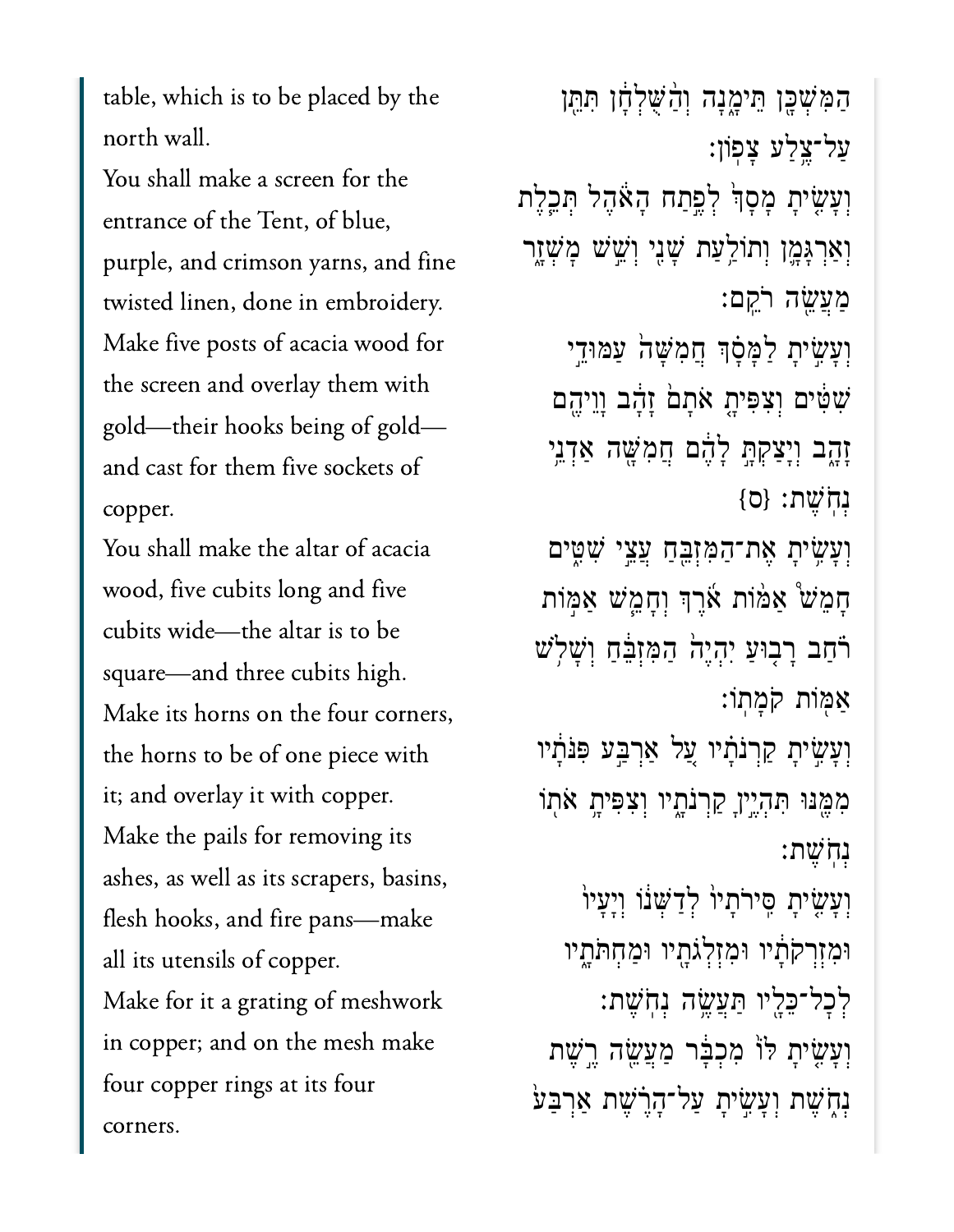Set the mesh below, under the ledge of the altar, so that it extends to the middle of the altar. And make poles for the altar, poles of acacia wood, and overlay them with copper.

The poles shall be inserted into the rings, so that the poles remain on the two sides of the altar when it is carried.

Make it hollow, of boards. As you were shown on the mountain, so shall they be made.

You shall make the enclosure of the Tabernacle: On the south side, a hundred cubits of hangings of fine twisted linen for the length of the enclosure on that sidewith its twenty posts and their twenty sockets of copper, the hooks and bands of the posts to be of silver.

Again a hundred cubits of hangings for its length along the north side - with its twenty posts and their twenty sockets of copper, the hooks

טַבִּעָׂת נִחֹּשֵׁת עַל אַרְבֵּע קִצוֹתֵיו: וִנְתַחָּה אֹתָהּ תֲחַת כַּרְכְּב הַמִּזְבֵּחַ מִלְמָטָה וְהָיִתָה הָרֵשׁת עַד חֲצֵי המזבח: וְעָשָׂיתָ בַדִּיםׂ לַמְזְבֵּٰחָ בַדֵּי עֲצֵי שִׁשֵּים וְצִפִּיהָ אֹהָם נְחִשָּׁת: וְהוּבָא אֵת־בַּדֵּיו בַּטַּבָעָׂת וְהָיִוּ הַבְּדִּים עַל־שָׁתֱי צַלְעָת הַמְזְבֵהַ בִשְׁאֵת אתו: נִבְוּב לָחָת תַּעֲשֶׂה אֹתָו כַּאֲשֶׁר הֶרְאָה אֹתְךָּ בְּהֶר כֵּן יַעֲשׂוּ: {ס} וִעָּשִׂיתָ אֵת חֲצַר הַמִּשָׁכֶּן לִפְאַת **ַ**יְגַב־הֵימָۢנָה קִלָעָׁים לֶחָצֵר שֳשׁ מַשְׁזָר מֵאֲה בָאַמָּה אֵרֵךְ לַפֵּאָה האחת: וִעַמְּדָיו עֵשְׂרִים וְאַדְנֵיהֵם עֵשְׂרִים ּנְחָשֵׁת וַוֵי הָעַמֻּדֵים וַחֲשָׁקֵיהֵם כּסַף: וְכֵׁן לְפָאֵת צָפוֹן בָּאֹרֶךְ קִלָּעִים מֵאָה אָרֵךְ וְעַמְּדֵו עֶשְׂרִים וְאַדְנִיהֶם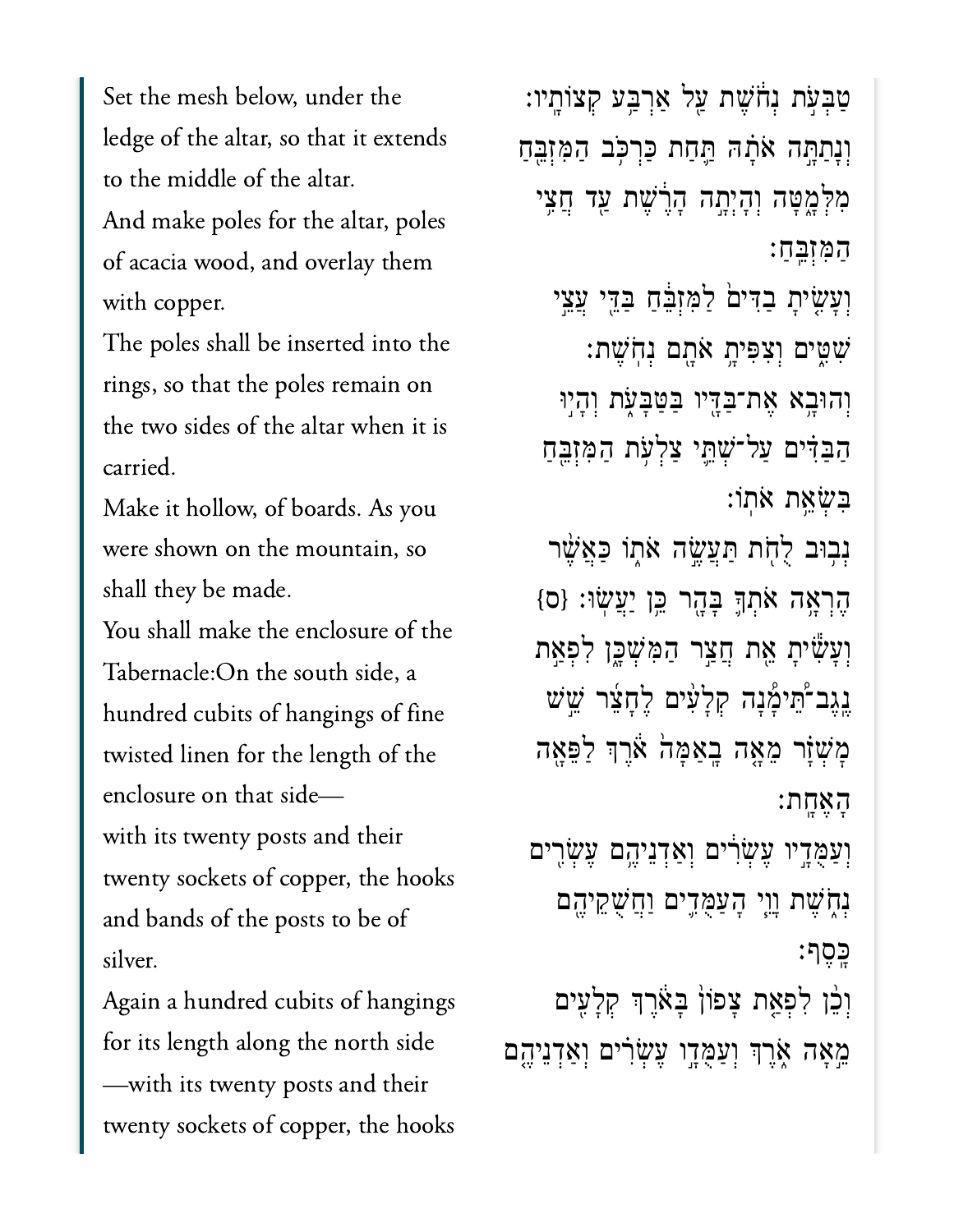and bands of the posts to be of silver.

For the width of the enclosure, on the west side, fifty cubits of hangings, with their ten posts and their ten sockets.

For the width of the enclosure on the front, or east side, fifty cubits: fifteen cubits of hangings on the one flank, with their three posts and their three sockets; fifteen cubits of hangings on the other flank, with their three posts and their three sockets; and for the gate of the enclosure, a screen of twenty cubits, of blue, purple, and crimson yarns, and fine twisted linen, done in embroidery, with their four posts and their four sockets.

All the posts round the enclosure shall be banded with silver and their hooks shall be of silver; their sockets shall be of copper. The length of the enclosure shall be a hundred cubits, and the width

ּעֲשָׂרִיםׂ נִחָּשֵׁת וֵוֵי הֲעַמֶּדֵים ַוֲחֻׁשֵקיֶ֖הם ָּֽכֶסף׃ וְרָחַב הֶחָצֵר<sup>י</sup> לִפְאַת־יָּם קִלָּעִים ֲחִמִּׁ֣שים ַאָּ֑מה ַעֻּמֵדיֶ֣הם ֲעָׂשָ֔רה ְוַאְדֵניֶ֖הם ֲעָׂשָֽרה׃ וִרֹחַב הֵחָצֵּר לִפְ<mark>א</mark>ַת קֵדְמָה מִזְרֶחָה ֲחִמִּׁ֥שים ַאָּֽמה׃ ַוְחֲמֵٰשׁ עֶשְׂרֱה אַמֱה קְלָעִים לַכְּתֵ֣ר ֿעַמָּדִיהֶם שָׁלֹשָׂה וְאַדְנִיהֶם שְׁלֹשֶׁה: וְלַכָּתֵֽף הַשֵּׁנִית חֲמֵשׁ עֵשְׂרֵה קַלָּעִים עַמֻּדִיהֶם שְׁלֹשָּׂה וְאַדְנִיהֶם ְׁשֹלָֽׁשה׃ ּוְלַׁ֨שַער ֶֽהָחֵ֜צר ָמָ֣סְך **׀** ֶעְׂשִ֣רים אַמָּה תְּבֵ֫לֶת וְאַרְגָּמֶן וְתוֹלַעַת שָׁנֵי וְשֵׁשׁ מָשְׁזָר מַעֲשֶׂה רֹקֵם עַמֶּדִיהֵם ַאֲרִבְּעָָה וְאַדְנֵיהֶם אַרִבְּעָה: <mark>ּכַל־ע</mark>ַמּוּדֵי הֱחָצֵר סָבִיבׂ מְחֻשָּׁקִים ֶּ֔כֶסף ָוֵויֶ֖הם ָּ֑כֶסף ְוַאְדֵניֶ֖הם ְנֹֽחֶׁשת׃ ֹ֣אֶרְך ֶֽהָחֵצ֩ר ֵמָ֨אה ָֽבַאָּ֜מה ְוֹ֣רַחב **׀** הֲמִשִּׁים בַּחֲמְשִׁׁים וְקֹמֵה חָמֵשׁ